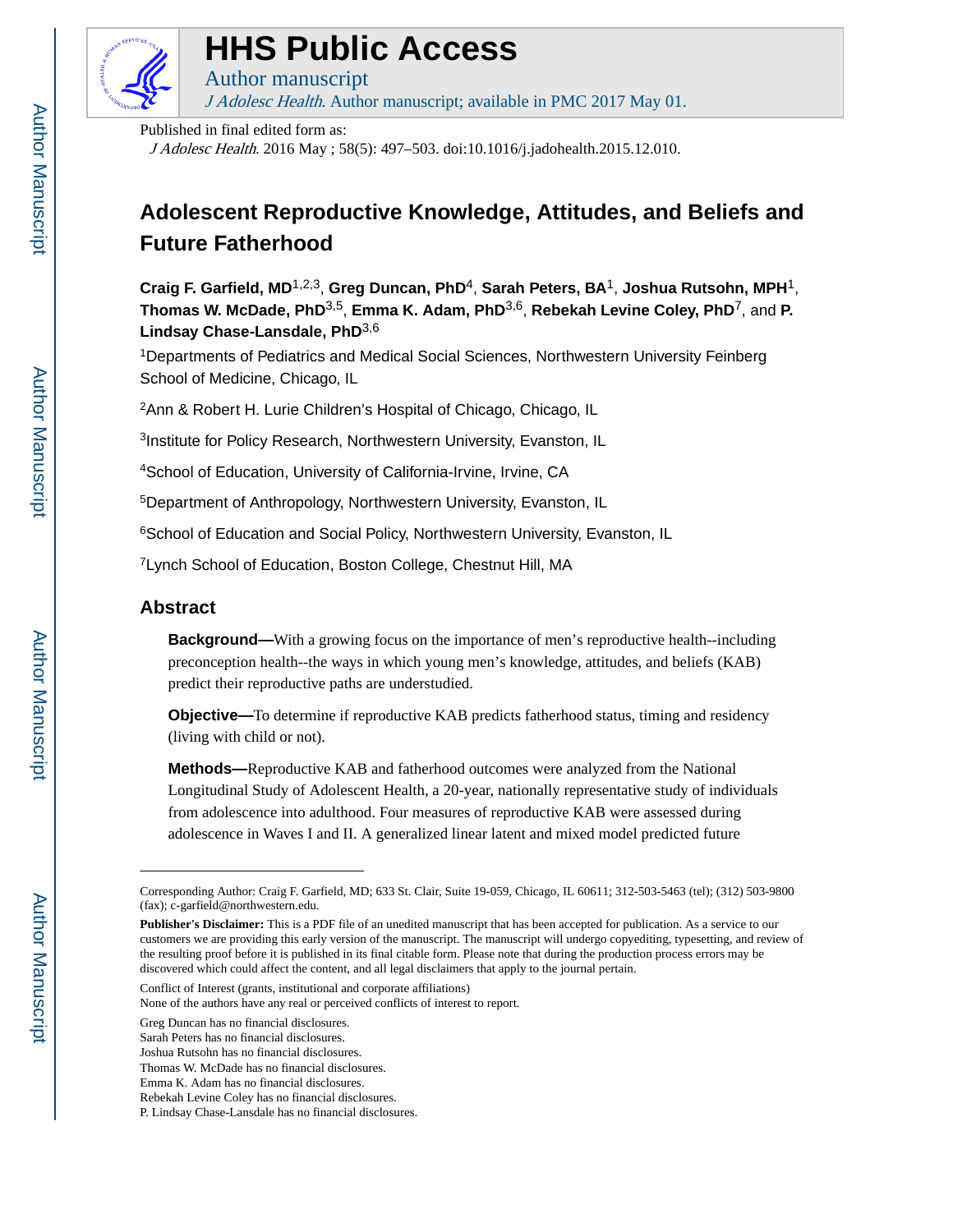fatherhood status (non-father, resident/nonresident father, adolescent father) and timing while controlling for other socio-demographic variables.

**Results—Of** the 10,253 males, 3425 were fathers (686 non-resident/2739 resident) by wave IV. Higher risky sexual behavior scores significantly increased the odds of becoming nonresident father (OR=1.30,  $p < 0.0001$ ), resident father (OR=1.07,  $p = 0.007$ ), and adolescent father (OR=1.71, p < 0.0001); higher pregnancy attitudes scores significantly increased the odds of becoming a nonresident father (OR=1.20,  $p < 0.0001$ ) and resident father (O = 1.11,  $p < 0.0001$ ); higher birth control self-efficacy scores significantly decreased the odds of becoming a nonresident father (O = 0.72,  $p < 0.0001$ ), and adolescent father (OR=0.56,  $p = 0.01$ ).

**Conclusion—**Young men's KAB in adolescence predicts their future fatherhood and residency status. Strategies that address adolescent males' reproductive KAB are needed in the prevention of unintended reproductive consequences such as early and nonresident fatherhood.

#### **Introduction**

The field of reproductive health is turning attention toward understanding young men's reproductive needs and outcomes. [1] Despite the growing recognition of the importance of young men in reproductive health programs and policies, [2, 3] knowledge is lacking regarding men's reproductive health [4] including such factors as fatherhood status and timing. While many studies explore women's knowledge, attitudes, and beliefs (KAB) and their reproductive outcomes, [5–7] little is known about such associations in men. Recent research has examined adolescent male's reproductive KAB and their sexual behavior, including abstinence, and condom and contraception use;[8–10] however, due to data limitations these studies could not account for a central outcome--entrance into fatherhood. Measuring KAB during adolescence, a period when such knowledge about sexual and reproductive behavior is developed [11] has the potential to inform future outcomes such as fatherhood status, timing and residency.

Studying adolescent reproductive KAB and later fatherhood may lead to earlier identification of young men at-risk for becoming adolescent or nonresident fathers, and improve sexual education programs to address the needs of these young men thereby helping them take control of their reproductive outcomes. Adolescent and nonresident fathers are known to be younger, have less education, lower SES, and to be unemployed  $[12, 13]$  with nonresident fathers having less contact, involvement and quality interactions with their children than do resident fathers. [14–16] Though many unmarried couples are cohabitating at the time of the child's birth, 63% of unmarried fathers are nonresident with their child after five years [14]. One compelling perspective for understanding young, nonresident fathers and their well-being suggests including reproductive cultural values and norms along with reproductive attitudes, aspirations, and resources as part of a conceptual framework of fatherhood. [17] The National Campaign to End Teenage and Unwanted Pregnancy lists 17 characteristics of effective sexual education programs; paramount among them is to address "sexual psychosocial risk and protective factors that affect sexual behavior (e.g., knowledge, perceived risks, values, attitudes, perceived norms, and self-efficacy) and change them."[18] Thus, education programs that focus on KAB during the formative adolescent years may be particular useful in preventing future unintended transitions to fatherhood.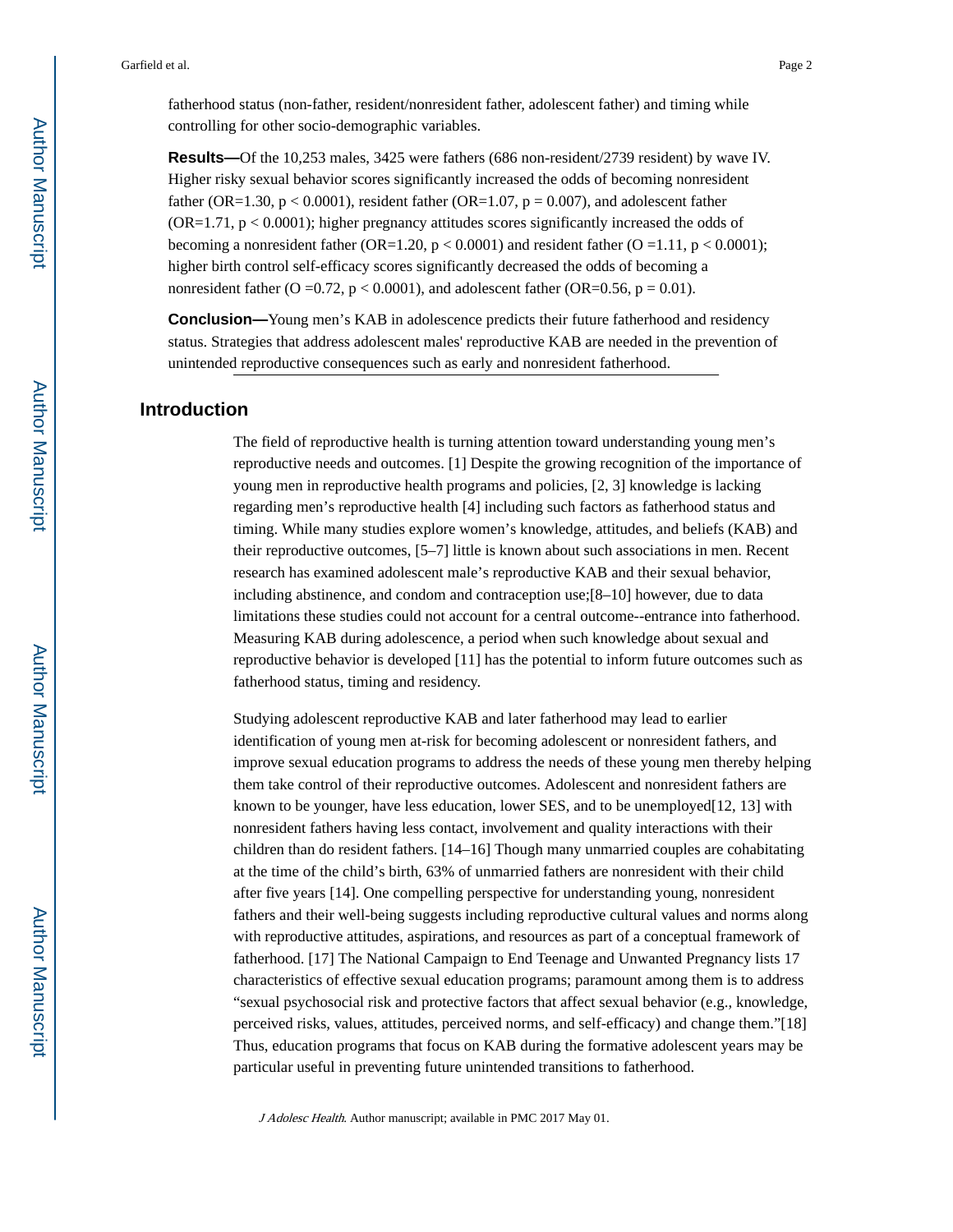The primary goal of this study is to determine if certain adolescent reproductive KAB predict fatherhood status, timing and residency. Data come from the National Longitudinal Study of Adolescent Health (Add Health), which followed a nationally representative sample of American youth from adolescence through early adulthood. This large, longitudinal, and nationally-representative data set allows better understanding of the reproductive paths young men take, fostering associations between adolescent KAB and later fatherhood outcomes. Understanding these connections may help identify at-risk young men earlier, allowing preventive interventions that address these men's reproductive KAB.

# **Methods**

#### **Study Design and Sample**

The National Longitudinal Study of Adolescent Health (Add Health) is a longitudinal study of a nationally representative sample of youth focusing on social, behavioral, and biomedical health as they progress from adolescence into adulthood. Wave I ( $n=10,253$  males, ages=12– 21; Response rate (RR):79%) was conducted in 1994–95; Wave II (n=7192, ages=13–21; RR:88.6%) in 1996; Wave III (n=7192, ages=18–28; RR:77.4%) six years later in 2001–02, and Wave IV (n=7347, ages=25–34; RR:80.3%) in 2007–08. Procedures for data access and analysis were implemented per our Institutional Review Board and in agreement with the Add Health data security plan.

#### **Variables**

**Fatherhood status—**Fatherhood status was the outcome of interest in this study. It was coded into three categories: non-fathers (referent), nonresident fathers, and resident fathers. At each wave, men reported in the *household roster* whether they had a biological child living with them; beginning in wave 3, men reported in the *live child data set* whether they fathered a biological child at all. If the same child is listed in the live child data set and the household roster, the father was categorized as a resident father. If a child was listed only in the live child data set, the father was categorized as a non-resident father. If no child was listed in either, the man was categorized as a non-father. If a biological child was listed only in the household roster (as may have occurred prior to wave 3), then the father was categorized as a resident father. Resident and non-resident fatherhood status was established at the earliest wave a biological child was listed and held constant through all future waves.

**Reproductive knowledge, attitudes, and beliefs—**Reproductive KAB was measured using four scales from data in both Waves I and II. Add Health contained no intact surveys or scales from pre-existing literature, building instead on a number of successful past surveys of adolescents and adults. [19] Three of the four measures used—1) risky sexual behavior scales, 2) pregnancy attitudes, and 3) birth control self-efficacy -- were administered in the student's home by an interviewer. The fourth measure, 4) birth control attitudes, was administered via audio-CASI technology due to sensitivity. Each item was answered on a 5-point scale from "strongly agree" to "strongly disagree" except where otherwise noted. The KAB scales from both Waves I and II were used as individual variables in all analyses.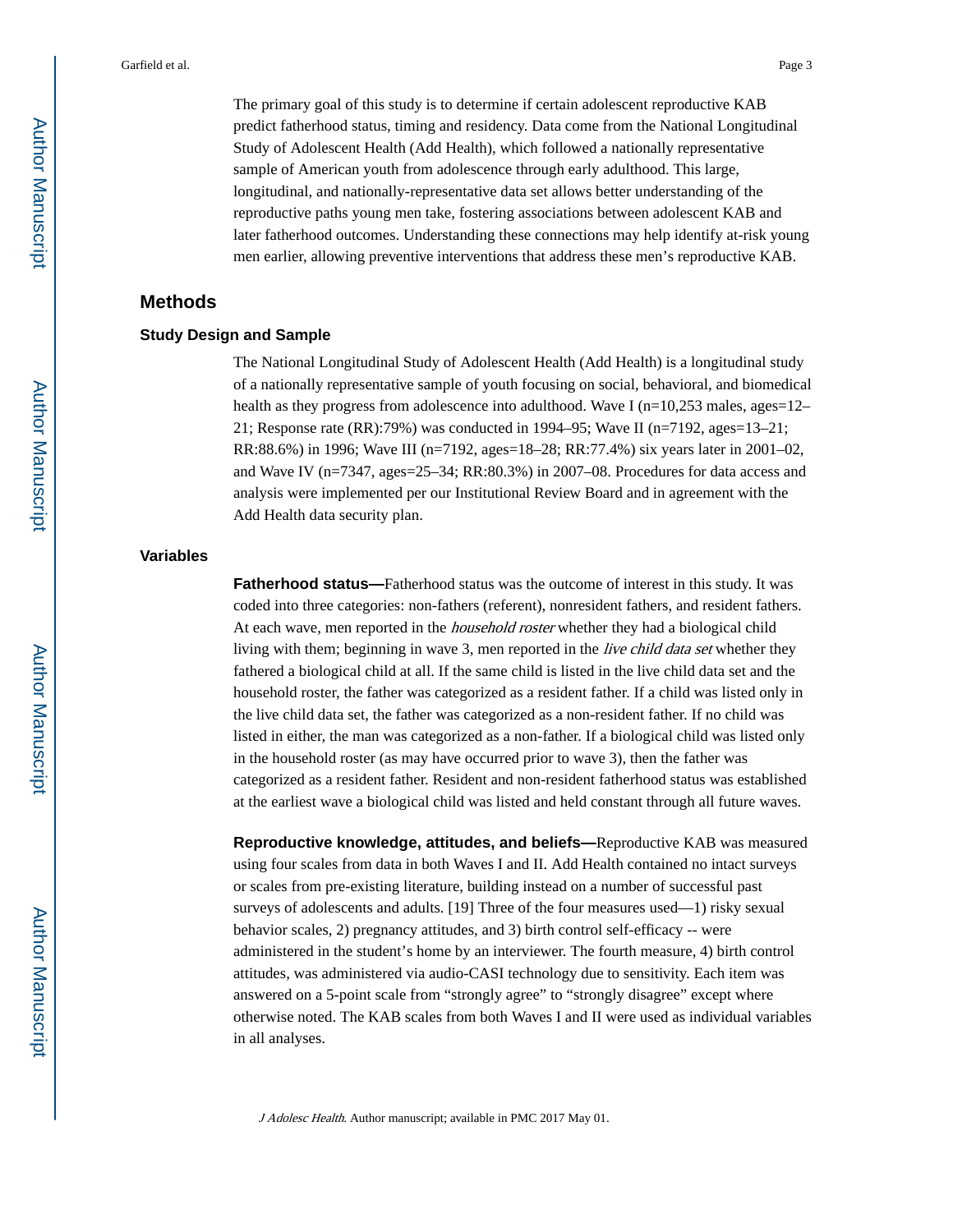The risky sexual behavior scale (RSB) is a 10-item scale assessing reasons for engaging in or not engaging in sexual intercourse. This scale has been used in numerous studies investigating sexual and contraceptive behaviors, unintended pregnancies and sexually transmitted infections[20–23] Participants were presented with statements such as "If you had sexual intercourse your friends would respect you more'' and "If you had sexual intercourse, you would feel less lonely. " Higher scores indicated a greater motivation to engage in risky sexual behaviors.

The pregnancy attitude scale (PA) is a 2-item scale assessing the perceived impact of a pregnancy on the respondent's life. [6, 24] Participants were presented with the statements "Getting someone pregnant at this time in your life is one of the worst things that could happen to you" and "It wouldn't be all that bad if you got someone pregnant at this time in your life." Higher scores indicate a more positive attitude towards getting someone pregnant.

The birth control self-efficacy scale (BCSE) is a 3-item scale assessing the perceived ability to ensure the use of birth control during sexual intercourse, used previously in studies of adolescent contraceptive usage [23–25] Each item was answered on a 6-point scale from "very sure" to "very unsure", with the additional option of "I never want to use birth control". Higher scores indicated a greater sense of self-efficacy to use birth control.

The birth control attitudes scale (BCA) is a 7-item scale assessing reasons for using or not using birth control.[23] Participants were presented with statements such as "In general, birth control is too much of a hassle to use" and "Using birth control interferes with sexual enjoyment." Higher scores indicated a greater motivation to use birth control.

All four KAB scales were standardized to a continuous, standard normal distribution for both Waves I and II.

**Socio-demographic variables—**Socio-demographic variables were included in the analyses to control for confounding effects. Mother's education, family income and participant's self-reported race measured at wave I were included in the analyses. Participant's education, personal income (if family income not used), age, and general health (an ordinal self-reported measure assessing health on a scale from "poor" to "excellent") measured at Waves I through IV were included in the analyses. Age and marital status were removed from the analysis of adolescent fatherhood status due to their both being perfectly predictive of the outcome.

#### **Statistical Analysis**

In order to diagnose measures of validity, reliability, and unidimensionality (i.e. whether the scales measured a single construct) of the four latent constructs for both waves, classical item analyses were run including Cronbach's alphas to measure internal consistency, itemrest correlations to measure homogeneity, and the ratio of the first two eigenvalues to assess dimensionality.

A logistic regressions was used to predict the odds of becoming an adolescent father given the KAB scales and key demographic variables (excepting age and marital status). A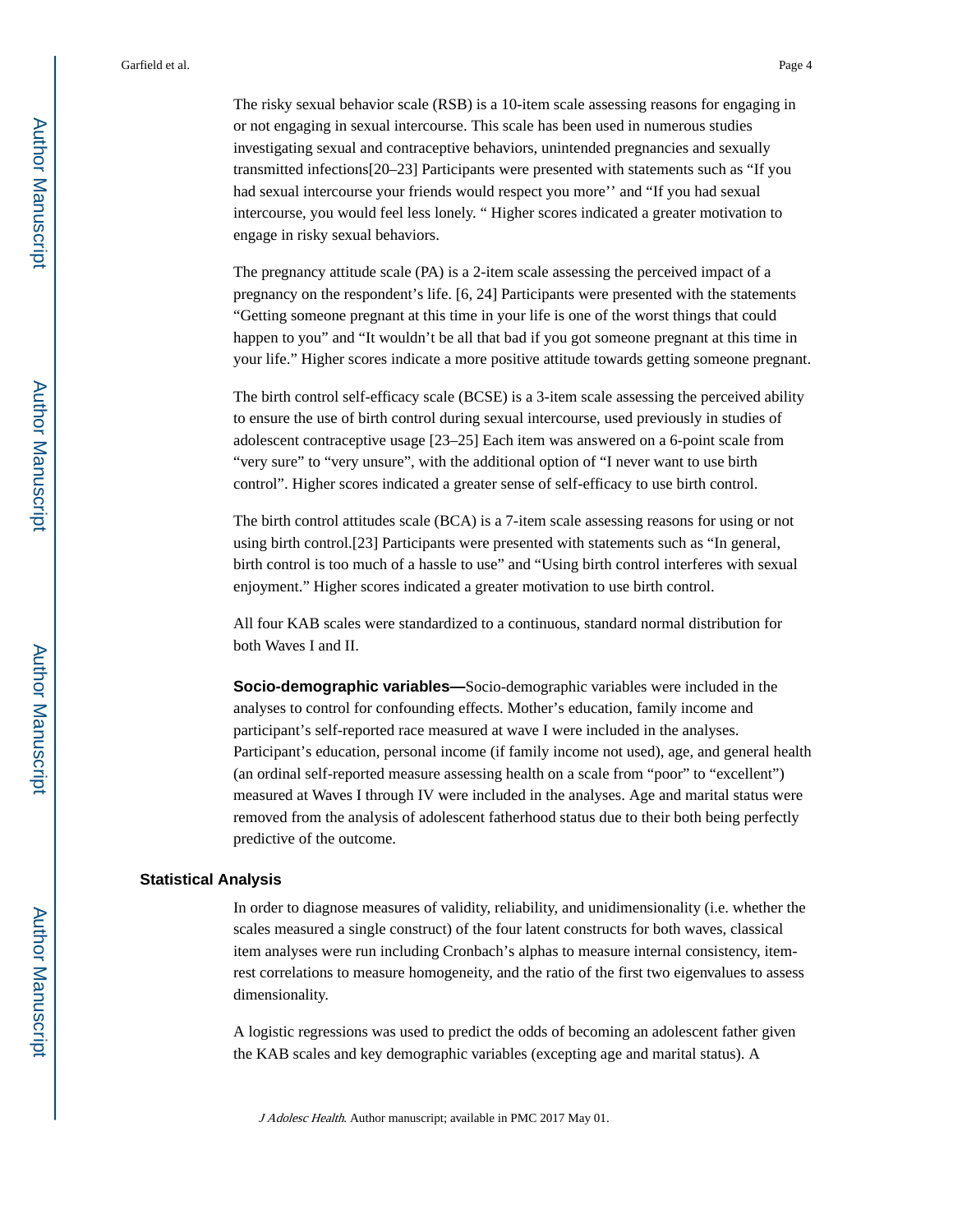multinomial logistic regression was then used to predict the odds of becoming either a nonresident or resident father (compared to a non-father) given the above scales and independent variables. These regressions were modeled using a generalized linear latent and mixed model (GLLAMM), resulting in four repeated measures for each participant, and allowing each wave to act as a level-1 cluster. [26] Sample participants were classified within the GLLAMM into one of three fatherhood categories: non-fathers (referent), nonresident fathers, and resident fathers. When modeling the odds of becoming an adolescent father, the participants were classified into one of two categories: adolescent father (<18-years-old) and adult father (–18-years-old; referent). To account for certain ethnicities being oversampled in Add Health (e.g. Blacks from higher educated families, Chinese, Cuban, and Puerto Rican participants), Add Health longitudinal weights were used in all analyses. Further, to account for this oversampling a level-2 random intercept was determined for race. All analyses were conducted in Stata 12.1 with multiple imputations of five cycles calculated to account for missing data. [27]

#### **Results**

#### **Sample demographics**

Of the 10,253 men in the sample, 3425 (33.5%) were fathers and 6828 (66.5%) were nonfathers by Wave 4. Of the fathers, 686 (20.0%) were nonresident and 2739 (80.0%) were resident (Table 1). Most resident fathers were married (72%), compared with nonresident fathers (8%) and non-fathers (13%). Equal numbers of nonresident fathers were white and African American. Resident fathers and non-fathers had more education than nonresident fathers. Additional demographic characteristics can be found in Table 1.

#### **KAB scale diagnostics**

Table A1 (online appendix) provides descriptive statistics of each KAB scale at Waves I and II. Psychometric properties were assessed by the totality of the information at both waves. By Wave II, all of the scales had a coefficient alpha of at least 0.70 with the two shortest scales each being slightly under 0.7 in Wave I. The item-rest correlations for all items were above 0.2 and the mean item-rest correlations for each scale were above 0.4 at each Wave. [28] The eigenvalue ratio, which determines whether the cumulative variance of the items in a scale can be explained by a single factor, exceeded the recommended value of 4.0 for all scales except the two-item Perceived Pregnancy Attitude scale.

#### **Fatherhood status and adolescent KAB**

Three of the four adolescent reproductive KAB scales collected during adolescence predicted future fatherhood status controlling for key socio-demographic variables for all of the analyses: risky sexual behaviors, pregnancy attitudes, and birth control self-efficacy (Table 2 and Table 3). The birth control attitudes scale was not statistically significant for either analysis.

Table 2 provides results of the logistic regression comparing the odds of becoming an adolescent father compared to an adult father. Risky sexual behaviors were positively associated with the odds of becoming an adolescent father compared to an adult father with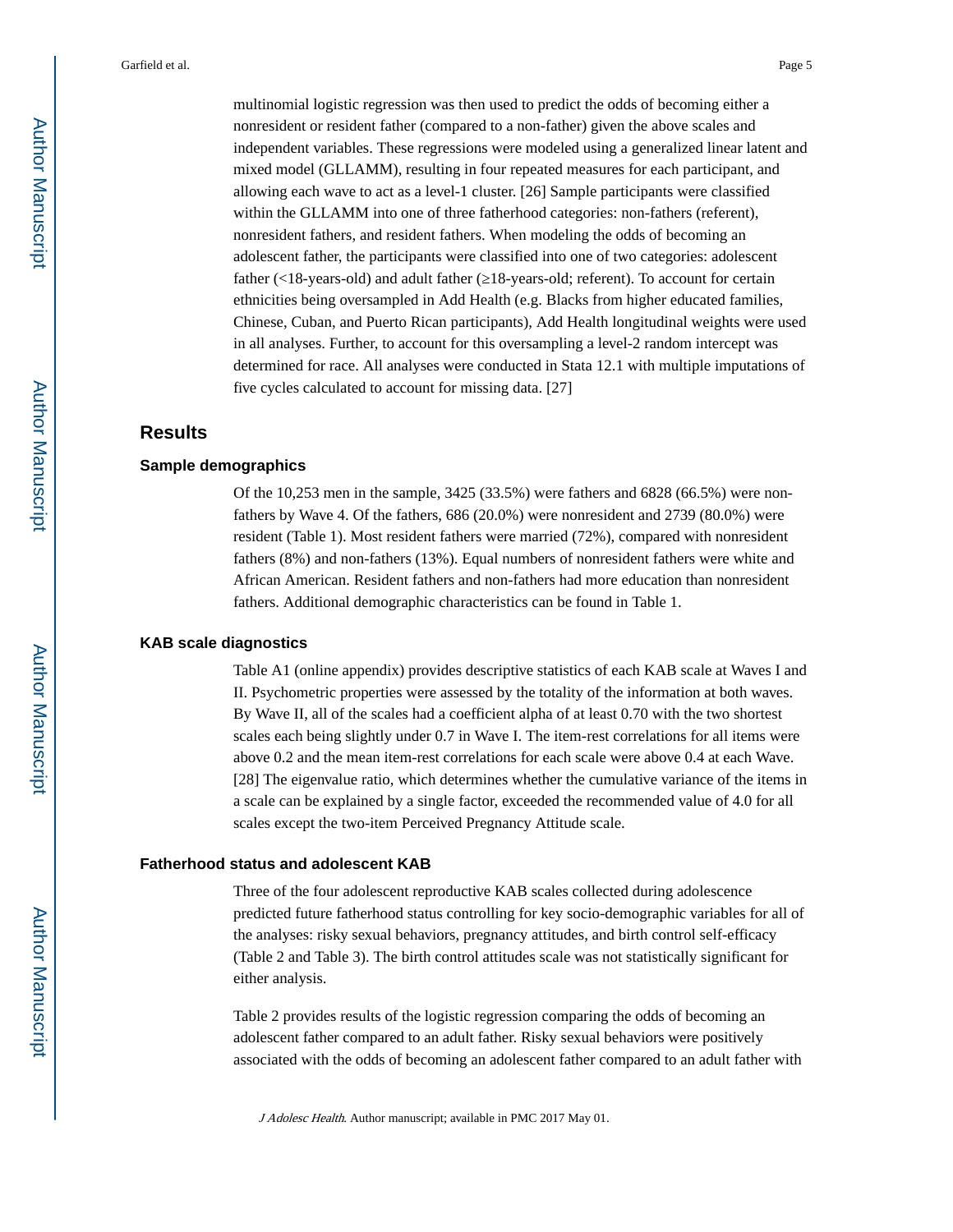an increase in the odds ratio by  $71\%$  (OR=1.71, p<0.0001) for every one SD increase in risky sexual behaviors score. A single SD increase in the birth control self-efficacy score was associated with a 44% decrease in the odds ratio of becoming an adolescent father (OR=0.56, p=0.01).

Table 3 provides results of the multinomial logistic regression comparing the odds of becoming either a non-resident father or resident father compared to a non-father. A one SD higher risky sexual behavior score increased the odds ratio of becoming a nonresident father by 30% (OR=1.30, p-value<0.0001) and increased the odds ratio of becoming a resident father by 7% (OR=1.07, p-value=0.007). A single SD higher pregnancy attitudes score was related to an increase of 20% in the odds ratio of becoming a nonresident father (OR=1.20, p-value<0.0001) and an 11% increase in the odds ratio of becoming a resident father (OR=1.11, p-value<0.0001). A one unit SD higher birth control self-efficacy score was related to a decrease in the odds ratio of becoming a nonresident father by 28% (OR=0.72, p-value<0.0001), as might be expected, but it was not statistically significantly related with the odds of becoming a resident father ( $OR=0.93$ , p-value=0.75). The birth control attitudes scale was not statistically significant in predicting the odds of becoming either a nonresident father or resident father. Figure 1 provides bar plots of the estimates of becoming an adolescent father (comparison is to adult father), of becoming a non-resident father, and of becoming a resident father (comparison is to non-fathers.).

Tables 2 and 3 also list the odds ratios of fatherhood status for the control variables. Mother's education and own education decreased the odds of becoming an adolescent father (Table 2). When estimating the odds of becoming either a non-resident or resident father compared to a non-father, income level, employment status, marital status, and age were all positively related to the odds of becoming a resident father. However, only age was statistically significant among these variables when predicting the odds of becoming a nonresident father. Higher mother's education decreased the odds of becoming a resident father but a higher personal education decreased the odds of becoming a nonresident father.

# **Discussion**

In this study of associations between reproductive KAB and future fatherhood outcomes in a nationally representative sample, we find that several attitudes and beliefs identified during adolescence can predict both fatherhood and residency status in our sample of young adults up to age 34, after controlling for key variables such as age, income, race, maternal education, health, employment and marriage. Young men scoring higher on a risky sexual behavior scale during adolescence were more likely to become fathers of any type with a greater increase in odds for nonresident than resident father status and adolescent father status (<18 years) compared to adult father status. Similarly, men who had more positive attitudes towards pregnancy during adolescence were more likely to be fathers, with a greater increase in odds for nonresident father status. Greater birth control self-efficacy predicted lower odds of becoming a father overall but, if a father, more likely to be a resident father and more likely to be an adult father.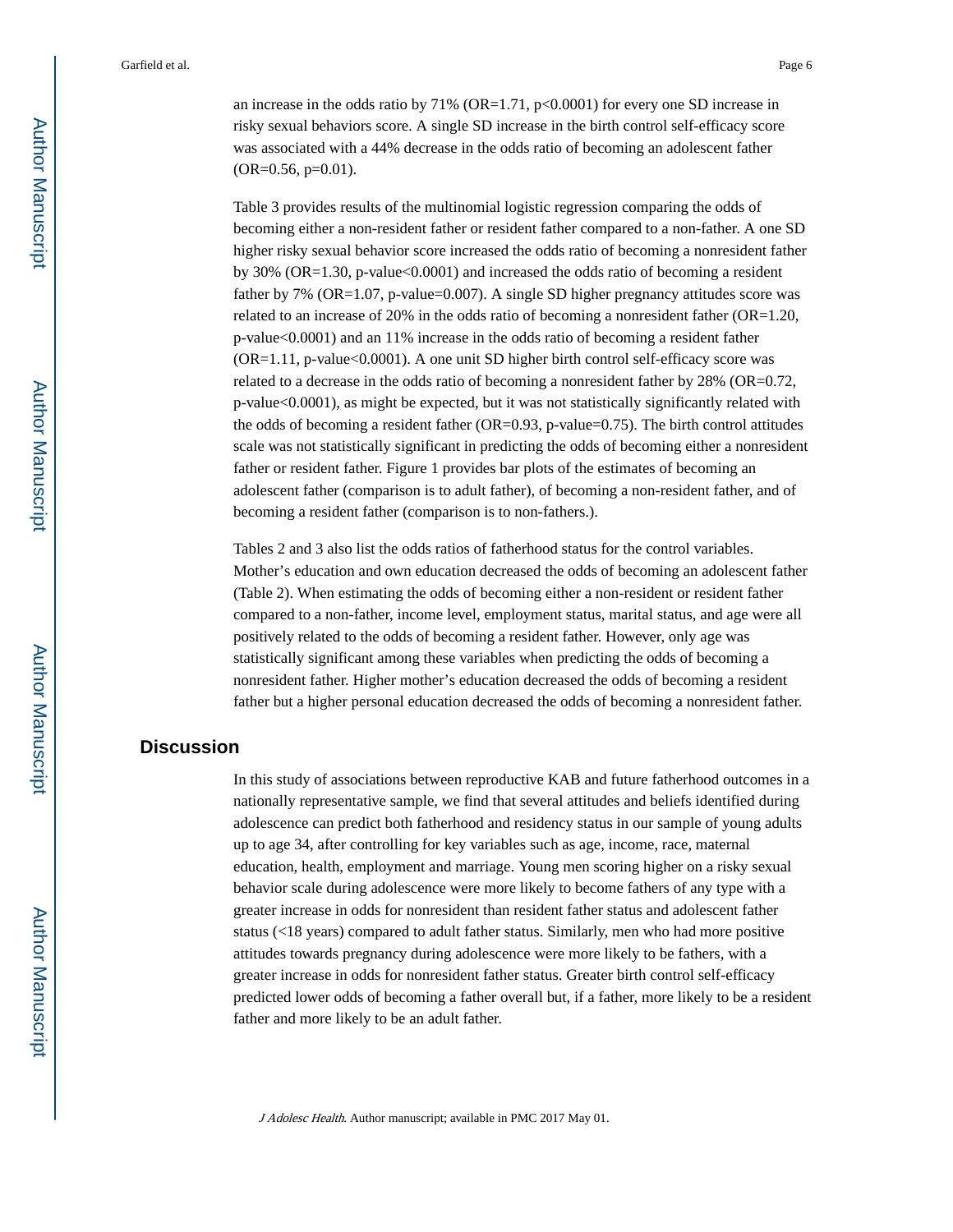Adolescence is a key developmental period for reproductive KAB, and many health KAB and behaviors established during adolescence persist into adulthood. While past studies have identified how adolescent reproductive KAB affects initiation of sexual intercourse, contraceptive use, and pregnancy during adolescence, [5–8, 10, 20, 23, 24] these studies were unable to address how these KAB formed during adolescence impact pregnancy outcomes later in life for men. As many of these prior studies focus exclusively on women, [5–7] it is particularly important to investigate this relationship for men in order to better understand the paths leading to various fatherhood states. This study establishes that many of the KAB that are associated with adolescents' sexual and contraceptive behavior during adolescence continue to be associated with their reproductive outcomes into young adulthood.

Examining certain KAB responses more closely, endorsement of risky sexual behavior and pregnancy attitudes had the strongest associations with becoming a father, and among fathers, a greater odds of being a nonresident father, while greater birth control self-efficacy decreased the odds of becoming a father at all, or if a father, it significantly decreased the odds of being a nonresident father. The first two associations are likely due to the fact that risky sexual behavior and ambivalent attitudes toward pregnancy may contribute to a higher risk of unplanned pregnancy. In turn, unplanned pregnancy puts men at higher risk for nonresident fatherhood, with its potential detrimental effects on father involvement, child academic performance, and child behavioral development. [29, 30] A similar explanation may be applicable to birth control self-efficacy, which was only statistically significant among nonresident fathers. Lower birth control self-efficacy may lead to greater unprotected sex, which is likely to result in an unplanned pregnancy and a nonresident father. Therefore, for men who become resident fathers, it may be that the pregnancy is more likely to be planned, and thus men who have the self-efficacy and confidence [10] to avoid unprotected sex may be choosing to become fathers with more intention. The lack of significance around the birth control attitudes score may reflect the deficit in knowledge among adolescents from certain regions in the US regarding birth control and the reproductive system in general [23, 39]. While birth control self-efficacy presupposes a confidence about the knowledge of using birth control successfully, attitudes towards birth control do not. Thus birth control attitudes may not be as useful an instrument for predicting fatherhood outcomes as self-efficacy.

The ability to identify young men during adolescence who have reproductive KAB that are predictive of non-optimal fatherhood paths has the potential to pave the way for more effective interventions. If those most at risk can be identified during adolescence, before they have entered fatherhood, educational programming and support can be provided that may change their reproductive trajectories, as has been shown in adolescent women.[31, 32] Programming and interventions for adolescent male reproductive health is an understudied and underdeveloped area and therefore the ideal form of such support is not evident.

As young men are historically the least likely to be engaged in the healthcare system, the first challenge may be finding and connecting with young males. One possibility is schoolbased teen clinics, which have successfully provided interventions for adolescent females, although no such positive results have been found thus far for adolescent men. [33] Clinics outside of a school setting specifically designed to target young men, such as the Young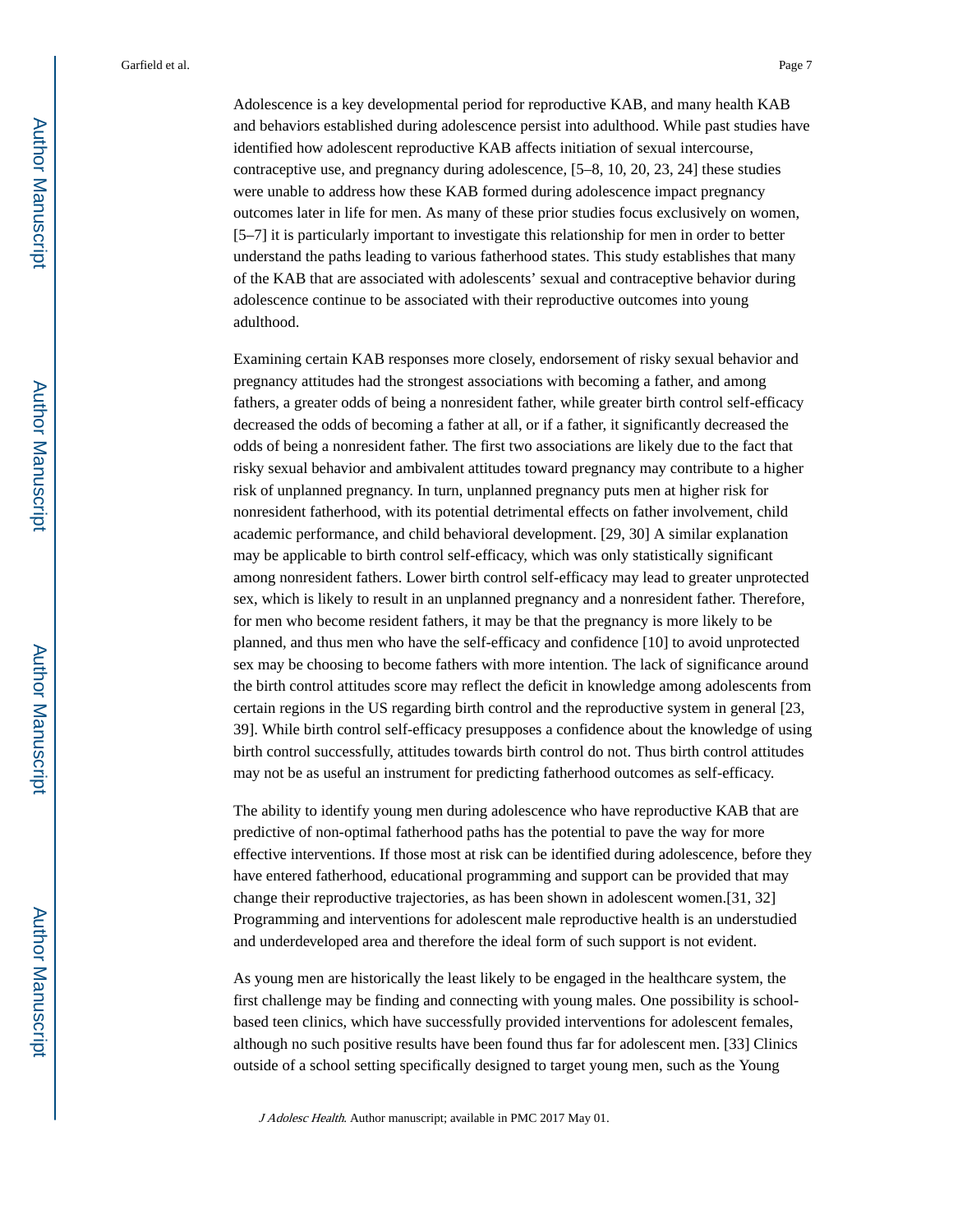Men's Clinic at New York-Presbyterian, [34] may also serve as a base from which to provide interventions. Community-based programming has proven effective in addressing HIV risk reduction, [35] and may be a useful approach for addressing men's' reproductive KAB.

Developmentally appropriate programs designed to engage young men as they are forming their reproductive KAB are essential. [18, 36, 37] One promising approach is preconception health care for men. [36, 38] Education surrounding reproductive KAB can be part of such care, and begin as early as adolescence. Although ideally these young men will not be entering fatherhood until later in the life-course, providing support during adolescence, especially to men at risk for entering fatherhood early or becoming nonresident fathers, may have a positive effect if and when these men do become fathers. Intervening early, especially before the entrance into fatherhood, can help identify risks to young men's physical and mental health, resulting in a potentially healthier male, partner and fathers. [39]

Our study has limitations. First, although Add Health is a longitudinal study, the reproductive KAB survey was only administered at waves I and II and therefore changes in participants later KAB are unknown. Additionally, as a longitudinal study with 4 data collection time points, our data cannot begin to pinpoint the exact relationship between KAB, sexual behaviors, and timing of fatherhood. However, identifying associations between adolescent KAB endorsement and time to fatherhood is contingent upon first identifying associations between the two as we have shown. Second, fatherhood residency is constrained to one entry per participant so we cannot account for changes some fathers may have had between non-resident and resident fatherhood. Finally, due to study design and timing, our sample consists of younger fathers. However, resident fathers' age of fatherhood entry, 25, is the same as the National Survey of Family Growth's age at first birth for men.

#### **CONCLUSION**

Growing attention is being paid to the importance of including young men in sexual and reproductive health research across the life course and how KAB in adolescence lays a foundation for future outcomes. In this longitudinal, nationally-representative sample of young men followed from adolescences through young adulthood, we find that their adolescent reproductive KAB predict future fatherhood and residency status. Knowing which young men may be at-risk for early or nonresident fatherhood allows for innovative educational programs and public health interventions that focus on prevention for young men in adolescence.

#### **Supplementary Material**

Refer to Web version on PubMed Central for supplementary material.

#### **Acknowledgments**

C.F.G acknowledges the support of grant K23HD060664 from the Eunice Kennedy Shriver National Institute of Child Health and Human Development in conducting this study.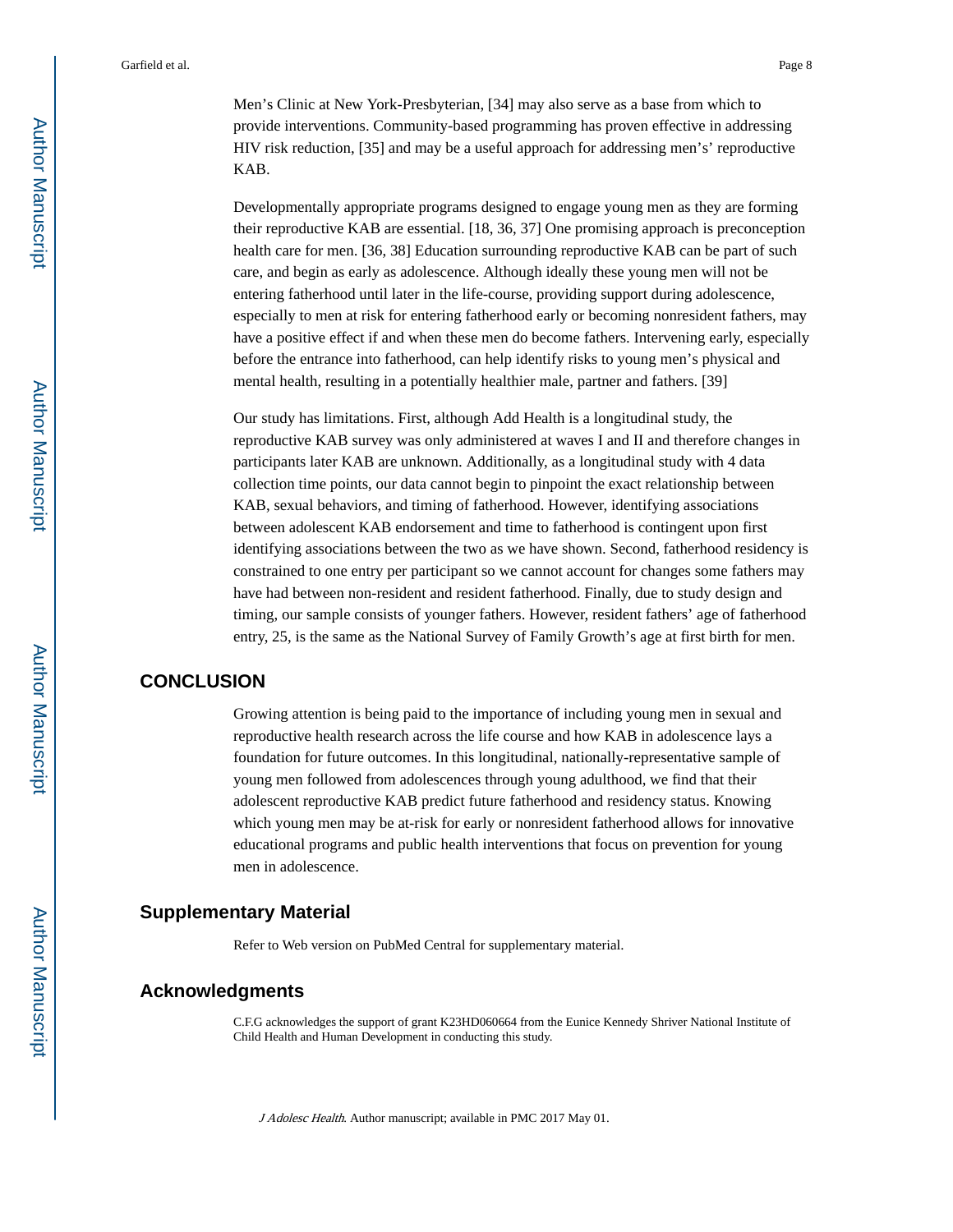### **Abbreviations**

| <b>KAB</b>        | Knowledge, Attitudes, and Beliefs                |
|-------------------|--------------------------------------------------|
| <b>OR</b>         | odds ratio                                       |
| <b>Add Health</b> | National Longitudinal Study of Adolescent Health |
| $\bf RR$          | response rate                                    |
| <b>RSB</b>        | risky sexual behavior scale                      |
| PA                | pregnancy attitude scale                         |
| <b>BCSE</b>       | birth control self-efficacy scale                |
| <b>BCA</b>        | birth control attitudes scale                    |
| <b>GLLAMM</b>     | generalized linear latent and mixed model        |

#### **References**

- 1. Greene ME, Biddlecom AE. Absent and problematic men: Demographic accounts of male reproductive roles. Population and development review. 2000; 26:81–115.
- 2. Gavin L, Moskosky S, Carter M, et al. Providing quality family planning services. MMWR. 2014; 63:1–54. [PubMed: 24759690]
- 3. Casey FE, Sonenstein FL, Astone NM, et al. Family Planning and Preconception Health Among Men in Their Mid-30s Developing Indicators and Describing Need. American Journal of Men's Health. 2014 Epub ahead of print.
- 4. Saewyc EM. What about the boys? The importance of including boys and young men in sexual and reproductive health research. J Adolesc Health. 2012; 51:1–2. [PubMed: 22727069]
- 5. Brückner H, Martin A, Bearman PS. Ambivalence and pregnancy: adolescents' attitudes, contraceptive use and pregnancy. Perspect Sex Reprod Health. 2004:248–257. [PubMed: 15687083]
- 6. Jaccard J, Dodge T, Dittus P. Do adolescents want to avoid pregnancy? Attitudes toward pregnancy as predictors of pregnancy. J Adolesc Health. 2003; 33:79–83. [PubMed: 12890598]
- 7. Rocca CH, Harper CC, Raine-Bennett TR. Young women's perceptions of the benefits of childbearing: associations with contraceptive use and pregnancy. Perspect Sex Reprod Health. 2013; 45:23–31. [PubMed: 23489854]
- 8. Cummings T, Auerswald CL, Ott MA. Factors Influencing Abstinence, Anticipation, and Delay of Sex Among Adolescent Boys in High–Sexually Transmitted Infection Prevalence Communities. J Adolesc Health. 2014; 54:593–598. [PubMed: 24355627]
- 9. Frost JJ, Lindberg LD, Finer LB. Young adults' contraceptive knowledge, norms and attitudes: associations with risk of unintended pregnancy. Perspect Sex Reprod Health. 2012; 44:107–116. [PubMed: 22681426]
- 10. Gloppen KM, David-Ferdon C, Bates J. Confidence as a predictor of sexual and reproductive health outcomes for youth. J Adolesc Health. 2010; 46:S42–S58. [PubMed: 20172459]
- 11. Brooks-Gunn J, Furstenberg FF Jr. Adolescent sexual behavior. Am Psychol. 1989; 44:249–257. [PubMed: 2653137]
- 12. Castillo J, Welch G, Sarver C. Fathering: The Relationship Between Fathers' Residence, Fathers' Sociodemographic Characteristics, and Father Involvement. Matern Child Health J. 2011; 15:1342–1349. [PubMed: 20848169]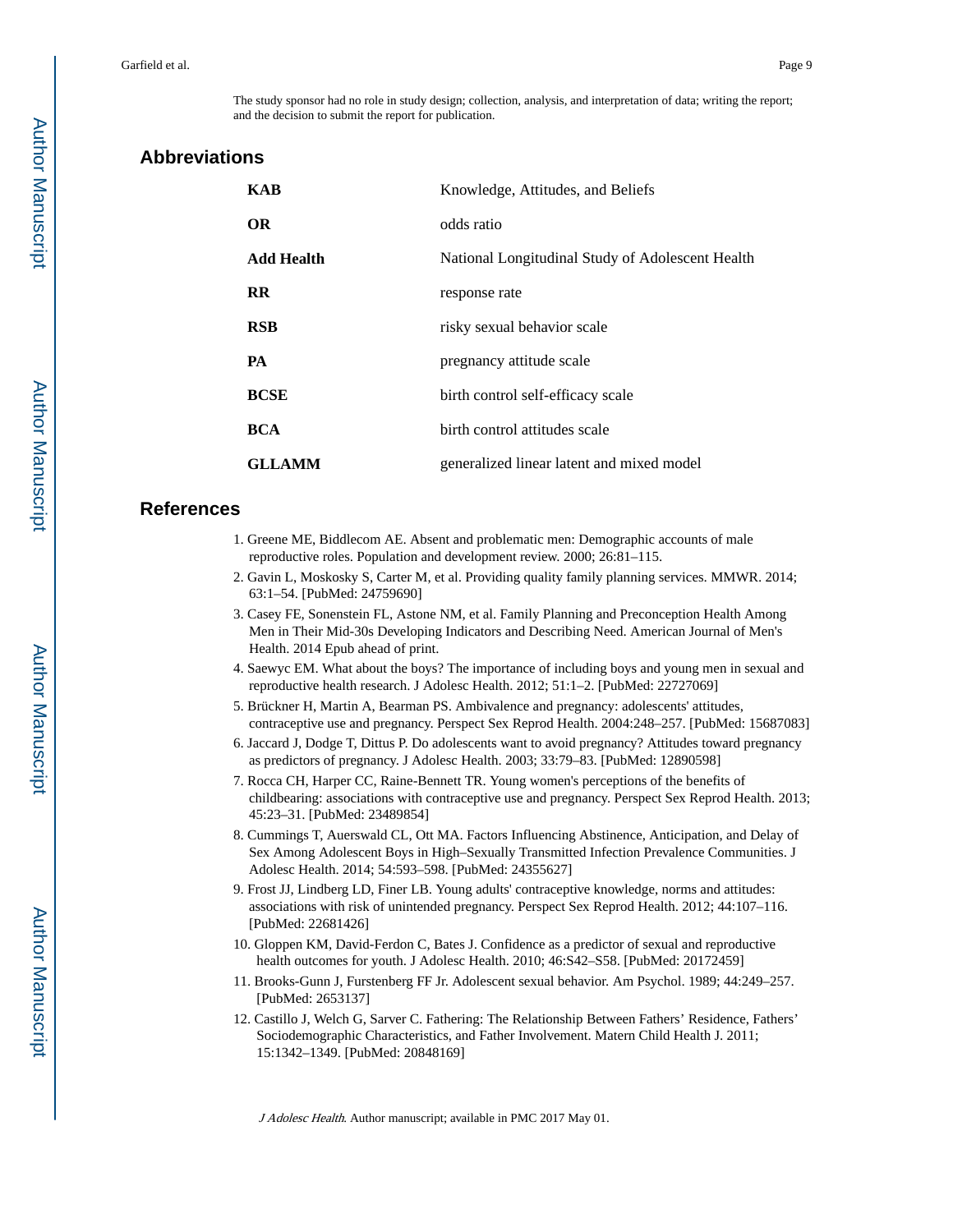- 13. Sorensen E, Zibman C. Getting to know poor fathers who do not pay child support. Soc Serv Rev. 2001; 75:420–434.
- 14. Carlson MJ, McLanahan SS, Brooks-Gunn J. Coparenting and nonresident fathers' involvement with young children after a nonmarital birth. Demography. 2008; 45:461–488. [PubMed: 18613490]
- 15. Cheadle JE, Amato PR, King V. Patterns of nonresident father contact. Demography. 2010; 47:205–225. [PubMed: 20355691]
- 16. Adamsons K, Johnson SK. An updated and expanded meta-analysis of nonresident fathering and child well-being. J Fam Psychol. 2013; 27:589. [PubMed: 23978321]
- 17. Marsiglio W. Young nonresident biological fathers. Marriage Fam Rev. 1994; 20:325–348.
- 18. Kirby, D.; Answers, E. Research findings on programs to reduce teen pregnancy and sexually transmitted diseases. Washington, DC: National Campaign to Prevent Teen and Unplanned Pregnancy; 2007.
- 19. Udry JR. National Longitudinal Study of Adolescent Health. References, instruments, and questionnaires consulted in the development of the Add Health in-home adolescent interview. [Accessed September 10 2015] Available at: [http://www.cpc.unc.edu/projects/addhealth/data/](http://www.cpc.unc.edu/projects/addhealth/data/guides/refer.pdf) [guides/refer.pdf.](http://www.cpc.unc.edu/projects/addhealth/data/guides/refer.pdf)
- 20. Henry DB, Deptula DP, Schoeny ME. Sexually transmitted infections and unintended pregnancy: A longitudinal analysis of risk transmission through friends and attitudes. Soc Dev. 2012; 21:195– 214. [PubMed: 22563148]
- 21. Henry DB, Schoeny ME, Deptula DP, et al. Peer selection and socialization effects on adolescent intercourse without a condom and attitudes about the costs of sex. Child Dev. 2007; 78:825–838. [PubMed: 17517007]
- 22. Rostosky SS, Regnerus MD, Wright MLC. Coital debut: The role of religiosity and sex attitudes in the Add Health Survey. J Sex Res. 2003; 40:358–367. [PubMed: 14735410]
- 23. Ryan S, Franzetta K, Manlove J. Knowledge, perceptions, and motivations for contraception: influence on teens' contraceptive consistency. Youth Soc. 2007
- 24. Shneyderman Y, Schwartz SJ. Contextual and intrapersonal predictors of adolescent risky sexual behavior and outcomes. Health Educ Behav. 2013; 40:400–414. [PubMed: 22885188]
- 25. Kao T-SA, Manczak M. Family influences on adolescents' birth control and condom use, likelihood of sexually transmitted infections. J Sch Nurs. 2013; 29:61–70. [PubMed: 22472634]
- 26. Skrondal, A.; Rabe-Hesketh, S. Generalized latent variable modeling: Multilevel, longitudinal, and structural equation models. Boca Raton, GL: Chapman and Hall/CRC Press; 2004.
- 27. White IR, Royston P, Wood AM. Multiple imputation using chained equations: issues and guidance for practice. Stat Med. 2011; 30:377–399. [PubMed: 21225900]
- 28. Kline P. A handbook of test construction: Introduction to psychometric design: Methuen. 1986
- 29. Choi J-K. Nonresident fathers' parenting, family processes, and children's development in urban, poor, single-mother families. Soc Serv Rev. 2010; 84:655–677. [PubMed: 21488323]
- 30. Magnuson K, Berger LM. Family structure states and transitions: associations with children's wellbeing during middle childhood. J Marriage Fam. 2009; 71:575–591. [PubMed: 20228952]
- 31. Guse K, Levine D, Martins S, et al. Interventions using new digital media to improve adolescent sexual health: a systematic review. J Adolesc Health. 2012; 51:535–543. [PubMed: 23174462]
- 32. Morrison-Beedy D, Jones SH, Xia Y, et al. Reducing sexual risk behavior in adolescent girls: results from a randomized controlled trial. J Adolesc Health. 2013; 52:314–321. [PubMed: 23299011]
- 33. Dittus PJ, De Rosa CJ, Jeffries RA, et al. The Project Connect Health Systems Intervention: Linking Sexually Experienced Youth to Sexual and Reproductive Health Care. J Adolesc Health. 2014; 55:528–534. [PubMed: 24856358]
- 34. Young Men's Health Initiative (YMHI). Young Men's Clinic. [Accessed September 1 2015] Available at: <http://www.youngmensclinic.org/>.
- 35. Wilson TE, Fraser-White M, Williams KM, et al. Barbershop Talk With Brothers: Using Community-Based Participatory Research to Develop and Pilot Test a Program to Reduce HIV Risk Among Black Heterosexual Men. AIDS Educ Prev. 2014; 26:383. [PubMed: 25299804]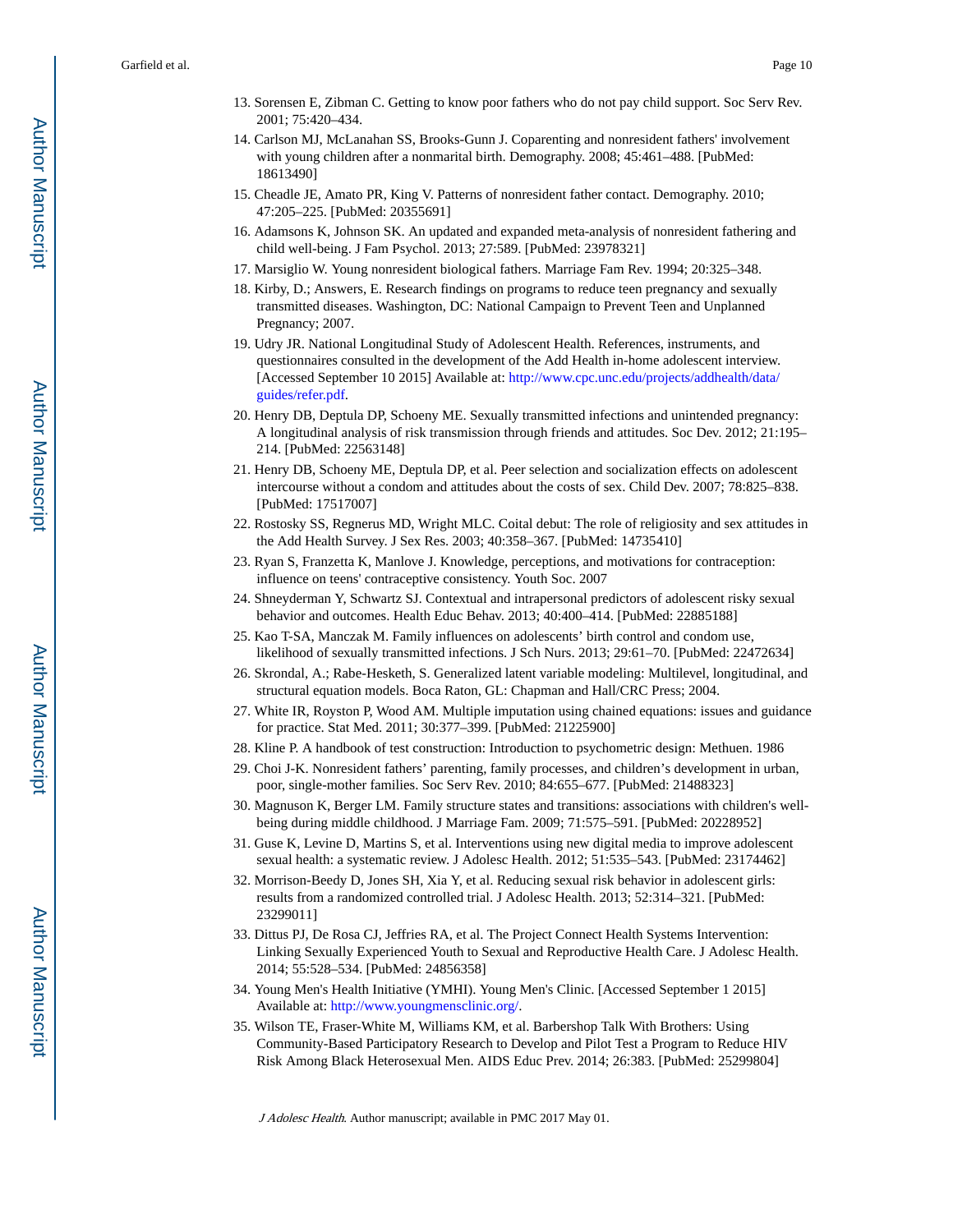- 36. Frey KA, Navarro SM, Kotelchuck M, et al. The clinical content of preconception care: preconception care for men. Am J Obstet Gynecol. 2008; 199:S389–S395. [PubMed: 19081435]
- 37. Ott MA. Examining the development and sexual behavior of adolescent males. J Adolesc Health. 2010; 46:S3–S11. [PubMed: 20307842]
- 38. Centers for Disease Control and Prevention. [Accessed September 1 2015] Preconception Health and Health Care: Information for Men. Available at: <http://www.cdc.gov/preconception/men.html>
- 39. Kohler PK, Manhart LE, Lafferty WE. Abstinence-only and comprehensive sex education and the initiation of sexual activity and teen pregnancy. Journal of Adolescent Health. 2008 Apr 30; 42(4): 344–351. [PubMed: 18346659]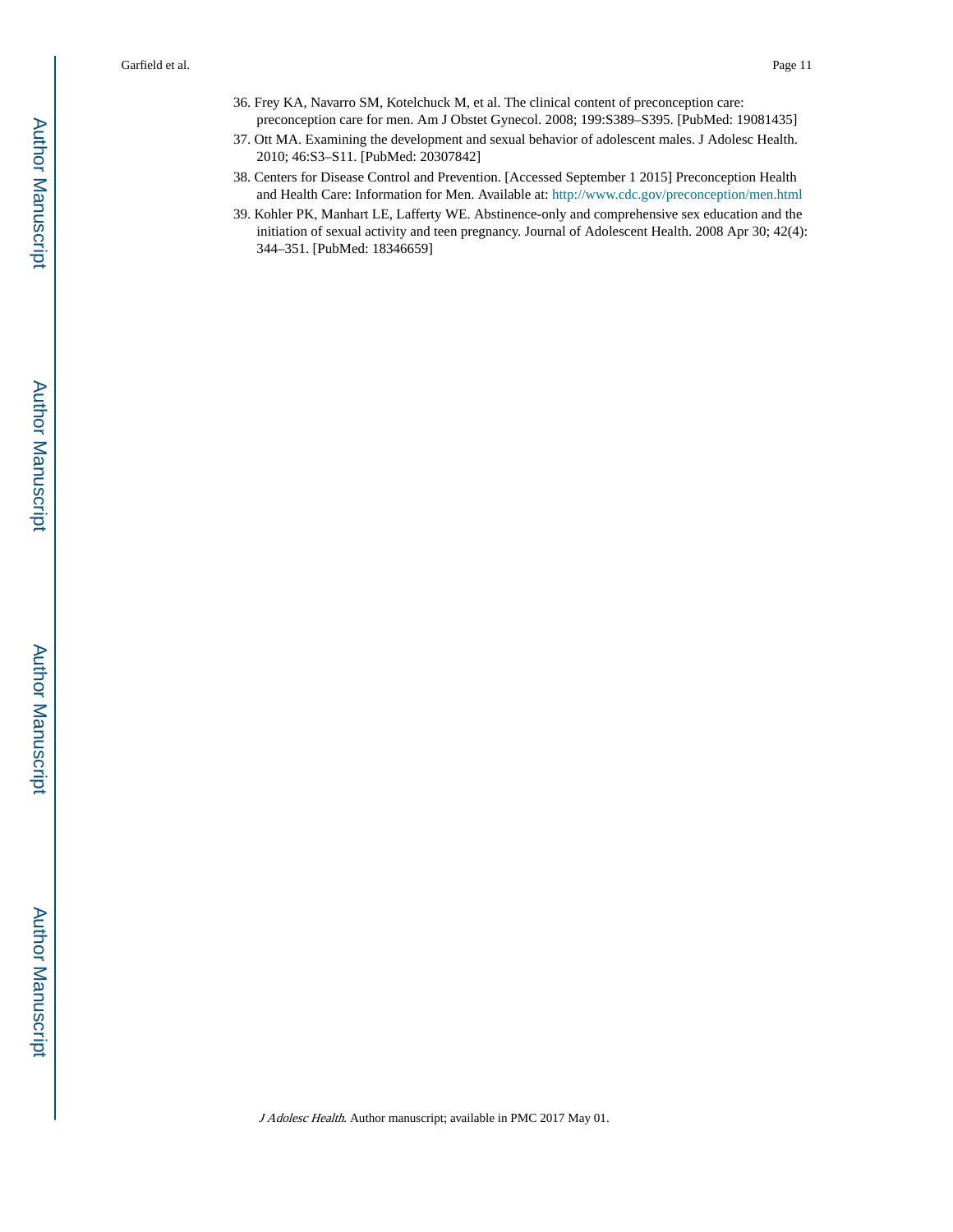# **Implications and Contributions**

Young men's reproductive knowledge, attitudes, and beliefs during adolescence predict their future fatherhood status, timing, and residency. Earlier public health and educational interventions to identify at-risk young men may optimize fatherhood outcomes.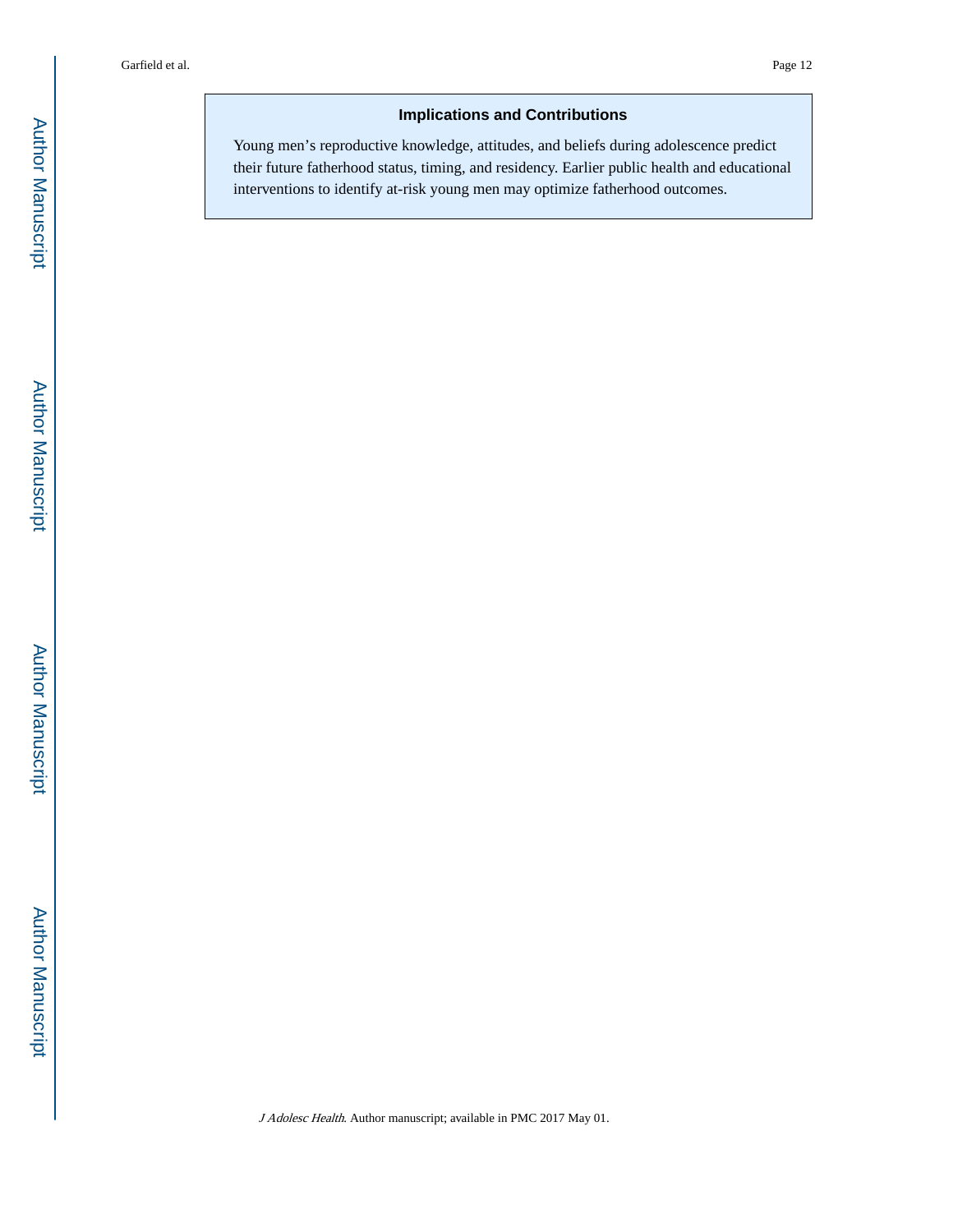Garfield et al. Page 13



#### **Figure 1.**

Predicted Odds Ratios of Becoming an Adolescent Father, Non-resident Father, or Resident Father based on Knowledge, Attitudes and Beliefs Measured in Early Adolescence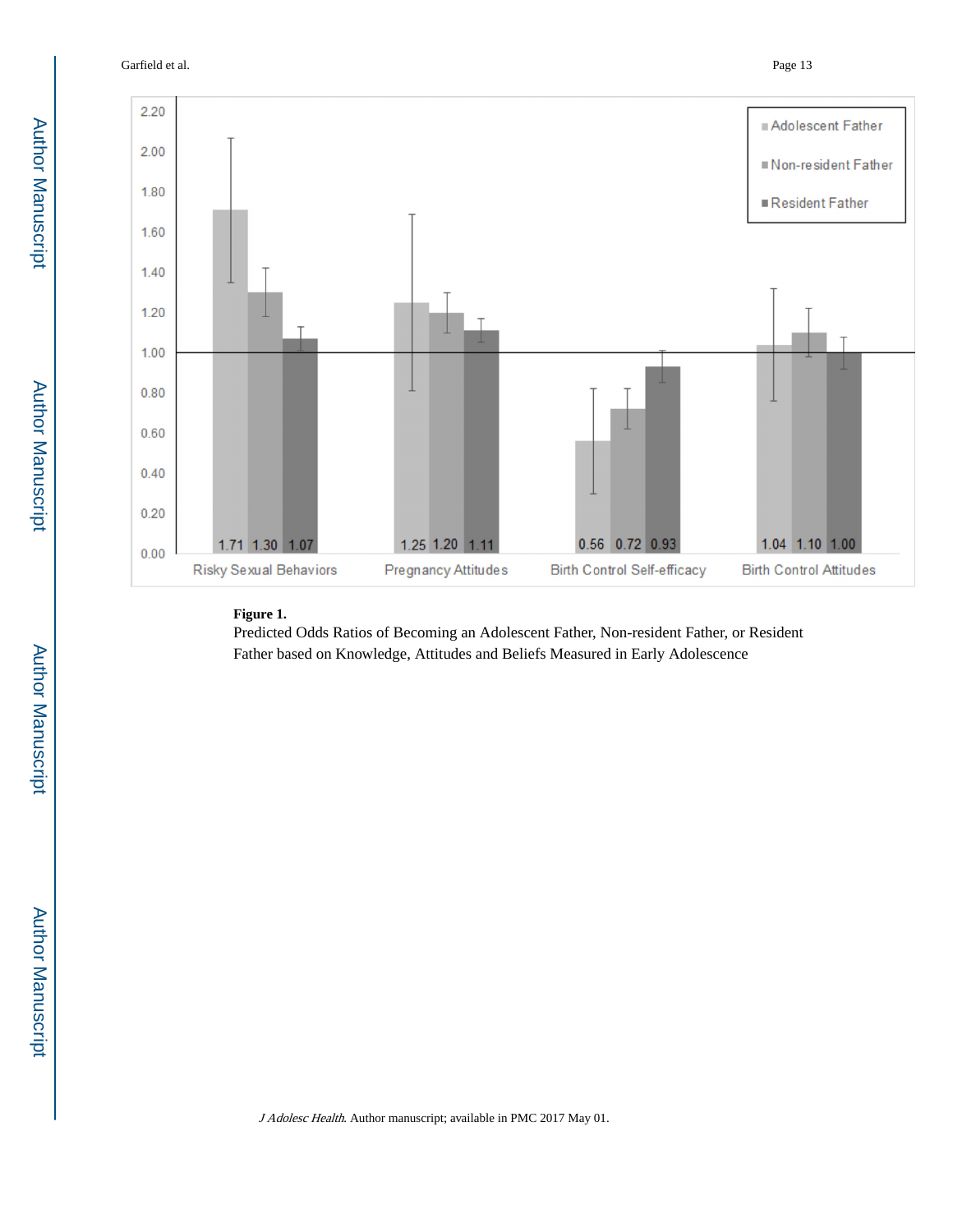**Table 1**

| I<br>$\frac{1}{1}$                  |
|-------------------------------------|
| i                                   |
| i                                   |
|                                     |
| C<br>T<br>T<br>T<br>T<br>$\ddot{ }$ |

|                                                               | Non-Fathers<br>$(N = 6828)$ | Nonresident<br>$(N = 686)$<br>Fathers | $(N = 2739)$<br>Resident<br>Fathers | $_{\rm p-value}$ |
|---------------------------------------------------------------|-----------------------------|---------------------------------------|-------------------------------------|------------------|
| Age at Fatherhood Entrance $^b$                               | $\frac{1}{N}$               | 21.91 (3.98)                          | 25.60 (3.91)                        | 0.355            |
| $\textnormal{Race}^\mathcal{C}$                               |                             |                                       |                                     | $-0.001$         |
| White                                                         | 3434 (50.6)                 | 274 (39.3)                            | 1460 (53.3)                         |                  |
| African-American                                              | 1331 (19.6)                 | 274 (39.3)                            | 520 (19.0)                          |                  |
| Hispanic                                                      | 1115 (16.4)                 | 97 (14.1)                             | 502 (18.3)                          |                  |
| Asian                                                         | 609 (9.0)                   | 15(2.2)                               | 143 (5.2)                           |                  |
| Other                                                         | 302(4.5)                    | 26(3.8)                               | 113(4.1)                            |                  |
| Own Education <sup>c</sup> , <sup>d</sup>                     |                             |                                       |                                     | 0.001            |
| Less than HS                                                  | 439 (6.4)                   | 127 (18.5)                            | 291 (10.6)                          |                  |
| HS Graduate, Vocational School, or<br><b>Technical School</b> | 1357 (19.9)                 | 244 (35.6)                            | 927 (33.8)                          |                  |
| Some college to college graduate                              | 2734 (40.0)                 | 251 (36.6)                            | 1227 (44.8)                         |                  |
| Some graduate school to professional<br>degree                | 588 (8.6)                   | 15(2.2)                               | 140(5.1)                            |                  |
| Personal Income (Wave IV) <sup>C</sup>                        |                             |                                       |                                     | $-0.001$         |
| < \$30,000                                                    | 698 (18.5)                  | 137 (36.3)                            | 294 (15.8)                          |                  |
| $$30,000 - $49,999$                                           | 833 (22.1)                  | 86 (22.8)                             | 438 (23.6)                          |                  |
| $$50,000 - $74,999$                                           | 852 (22.6)                  | 79 (20.9)                             | 503 (27.1)                          |                  |
| > \$75,000                                                    | 1391 (36.9)                 | 75 (19.9)                             | 621 (33.5)                          |                  |
| General Health <sup>b</sup>                                   |                             |                                       |                                     | 0.236            |
|                                                               | 3.09 (0.848)                | 3.04 (0.871)                          | 3.11 (0.824)                        |                  |
| Marital Status $^{\cal C}$                                    |                             |                                       |                                     | 0.001            |
| Married                                                       | 857 (12.6)                  | 54 (7.9)                              | 1975 (72.1)                         |                  |
| Unnaried                                                      | 5971 (87.4)                 | 632 (92.1)                            | 764 (27.9)                          |                  |
| Mother's Education <sup>C</sup>                               |                             |                                       |                                     | 0.001            |
| Less than HS                                                  | 868 (16.2)                  | 115 (20.6)                            | 419 (19.2)                          |                  |
| HS Graduate, Vocational School, or                            | 2017 (37.7)                 | 256 (45.9)                            | 967 (44.2)                          |                  |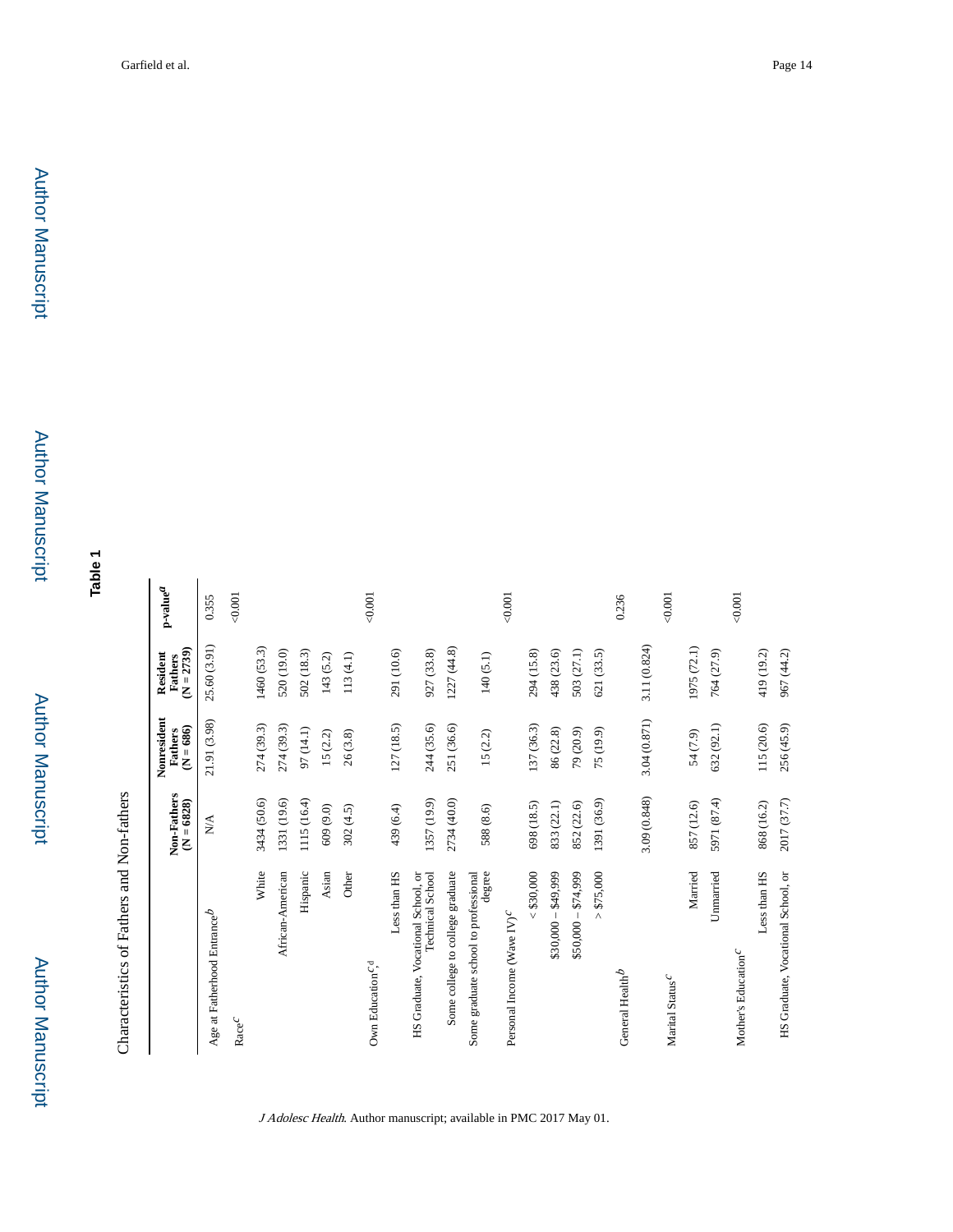Author ManuscriptAuthor Manuscript

 Author Manuscript**Author Manuscript** 

|                                                | Non-Fathers<br>$(N = 6828)$ | Nonresident<br>$(N = 686)$<br>Fathers | $(N = 2739)$<br>Resident<br>Fathers | p-value <sup>a</sup> |
|------------------------------------------------|-----------------------------|---------------------------------------|-------------------------------------|----------------------|
| Technical School                               |                             |                                       |                                     |                      |
| Some college to college graduate               | 1919 (35.9)                 | 162 (29.0)                            | 674 (30.8)                          |                      |
| degree<br>Some graduate school to professional | 545 (10.2)                  | 25(4.5)                               | 127 (5.8)                           |                      |
| Parent's Income (Wave I) <sup>C</sup>          |                             |                                       |                                     | $\overline{00}$      |
| < \$30,000                                     | 1696 (29.7)                 | 262 (38.9)                            | 784 (29.2)                          |                      |
| $$30,000 - $49,999$                            | 1355 (23.7)                 | 137 (20.4)                            | 596 (22.2)                          |                      |
| $$50,000 - $74,999$                            | 1214 (21.3)                 | 84 (12.5)                             | 447 (16.6)                          |                      |
| > \$75,000                                     | 1442 (25.3)                 | 189 (28.1)                            | 862 (32.1)                          |                      |
|                                                |                             |                                       |                                     |                      |

 $^{\it a}$  = p-values derived from F-test (continuous) and X<sup>2</sup> (categorical variables);  $\frac{a}{a}$  = p-values derived from F-test (continuous) and  $X^2$  (categorical variables);

 $b$  = Mean (SD);  $=$  Mean  $(SD)$ ;

 $c = N$  (%)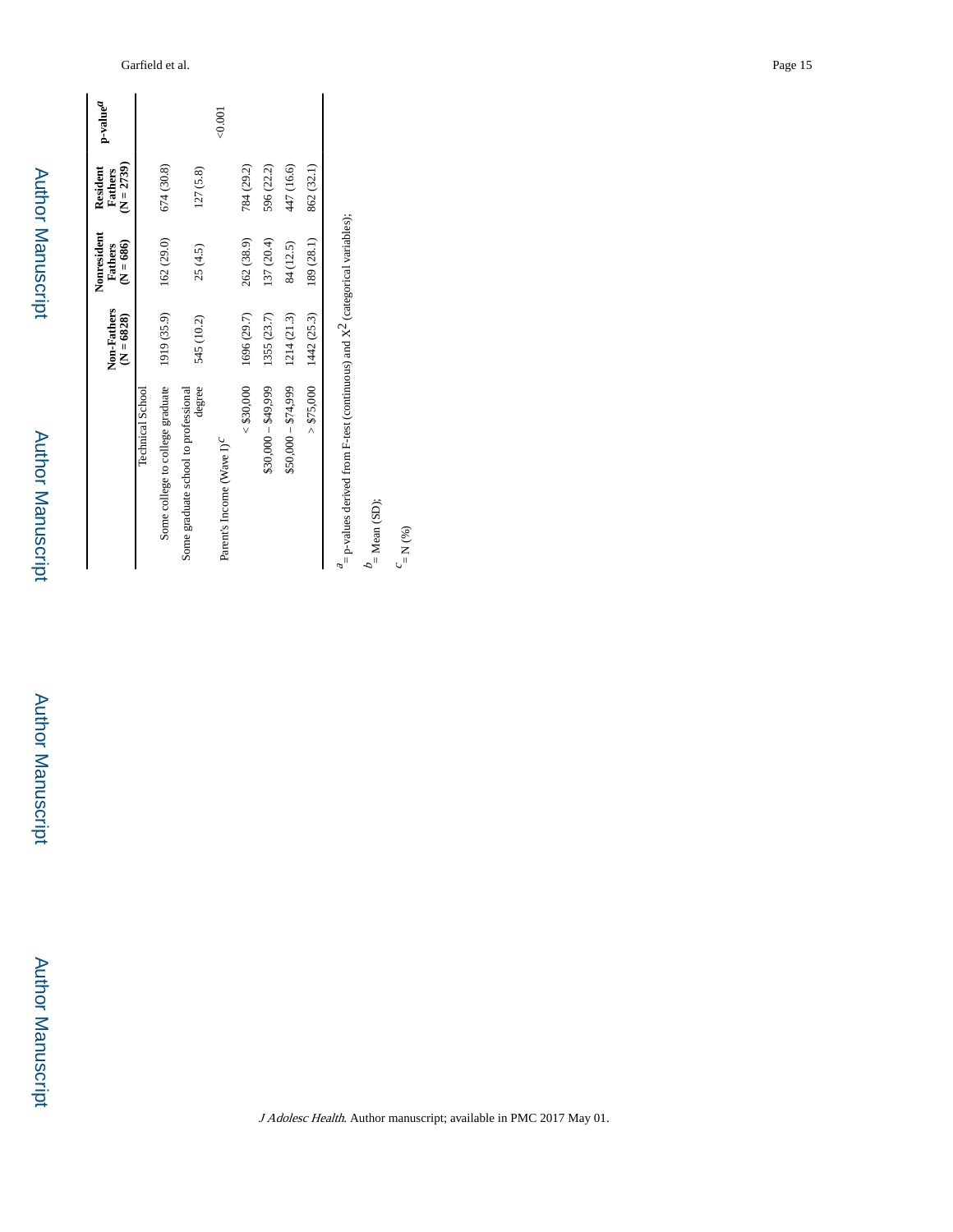#### **Table 2**

Logistic Regression Model Predicting Adolescent Fatherhood Status

|                                          |             | Adolescent Fatherhood Status <sup>2</sup><br>$(N = 362)$ |              |
|------------------------------------------|-------------|----------------------------------------------------------|--------------|
|                                          | OR (SE)     | p-value                                                  | 95% CI       |
| Risky Sexual Behaviors <sup>1</sup>      | 1.71 (0.18) | < 0.0001                                                 | (1.39, 2.12) |
| Pregnancy Attitudes <sup>1</sup>         | 1.25(0.22)  | 0.205                                                    | (0.89, 1.76) |
| Birth Control Self-efficacy <sup>1</sup> | 0.56(0.13)  | 0.010                                                    | (0.36, 0.87) |
| Birth Control Attitudes <sup>1</sup>     | 1.04(0.14)  | 0.752                                                    | (0.80, 1.35) |
| Mother's Education                       | 0.82(0.08)  | 0.046                                                    | (0.68, 1.00) |
| Own Education                            | 0.62(0.04)  | < 0.0001                                                 | (0.54, 0.71) |
| Income                                   | 0.97(0.14)  | 0.834                                                    | (0.73, 1.29) |
| Employed                                 | 0.91(0.12)  | 0.473                                                    | (0.70, 1.18) |
| General Health                           | 0.96(0.05)  | 0.360                                                    | (0.87, 1.05) |
| Intercept                                | 0.02(0.01)  | < 0.0001                                                 | (0.01, 0.03) |
| <b>Random Effects</b>                    | Estimate    | <b>SE</b>                                                |              |
| Race                                     |             |                                                          |              |
| $var(\gamma)$                            | 0.223       | 0.0241                                                   |              |

 $\frac{1}{1}$  = Knowledge, Attitudes, and Belief scores were standardized over all men in the study

 $2$  = Adult fathers ( 18-years-old) were referent group